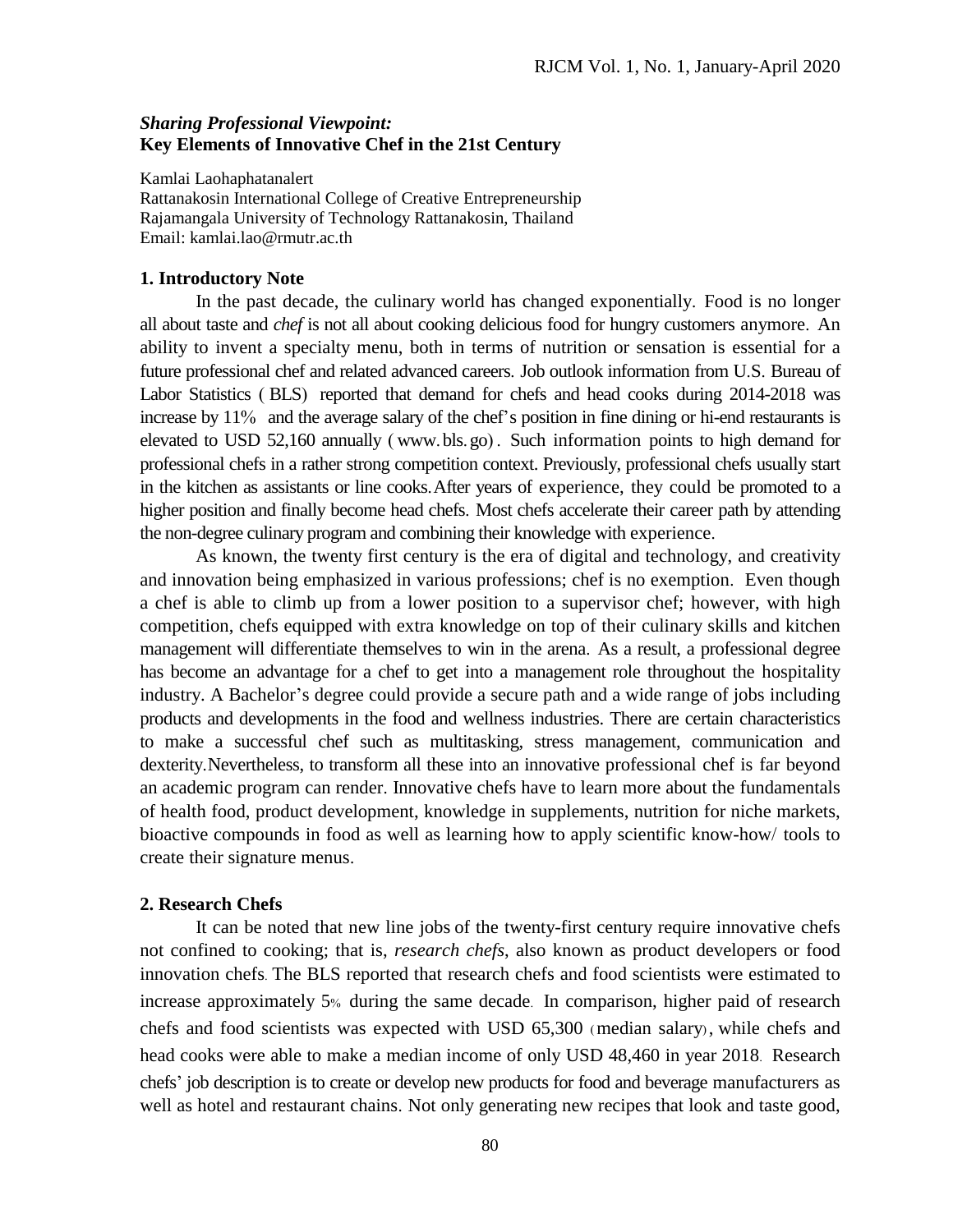but research chefs would also able to substitute the old formulation with novel ingredients in order to add value to the products. They are expected to create health food and commercial product development, supplements, sports nutrition, and corporate and public health wellness. Research chefs need to possess science and technology knowledge, for they have to collaborate with food scientists in advanced food-processing regularly.A good understanding of preservation and shelf life of various packaged items is also necessary for research chefs in order to extend the product's life. For innovative chefs who want to own business, enterprise skills are needed to enhance career prospects with transferable and commercial skills in business development and product launching.

# **3. Considerations for an Innovative Chef Program**

From the author's point of view, in order to nurture a chef into an innovative chef for hospitality and food and beverage industries, additional competencies are required. The promising program to cultivate the future chef should take the following key ingredients into consideration:

1. Mathematics

Calculating skills are needed for cooking and plays an important role for better understanding. However, a mathematics course for chefs should be different from general mathematics. Chefs need solid mathematical concepts for cooking, especially how to handle different weights and mass impact cooking time, how to break down the cost of each menu and pricing it in order to earn profit, how to convert measuring units for respective recipes, and the like. Practicing will help chefs to excel in those fundamental concepts.

2. Business administration

Since hospitality and food industries are still in the business sector, developing of enterprise skills will assist the organization to control the budget and earn some profit effectively. Chefs are not in charge of operating the entire business directly but they are in charge of almost everything related to food itself. As known, most chefs wish to have a business of their own. In this regard, taking an entrepreneurship course can really help them to figure out business operations as well as to handle the cost of food and labor, manage employees and diversify their menu items. Combining knowledge and skills of culinary art, kitchen management and food control will help them to develop a variety of good menus as well as their signature dishes.

3. Science and Technology

At present, knowledge and skills related to science and technology are dominant. Scientific tools and techniques will help chefs to create new innovative products responsive to target groups and easy for marketing. Future chefs should possess solid understanding in food technology, particularly food chemistry, food microbiology, food safety, product development and nutrition. Those concepts will be significant for innovative chefs in order to produce food with scientific claims but still appealing to their customers. Food chemistry courses are for chefs to get an idea of how the composition of food changes during cooking with various techniques which include interaction, combination, transformation and so much more. It should be noted that trending molecular gastronomy--a combination of science and art--is also well recognized as a modern cooking science providing lots of inventive idea to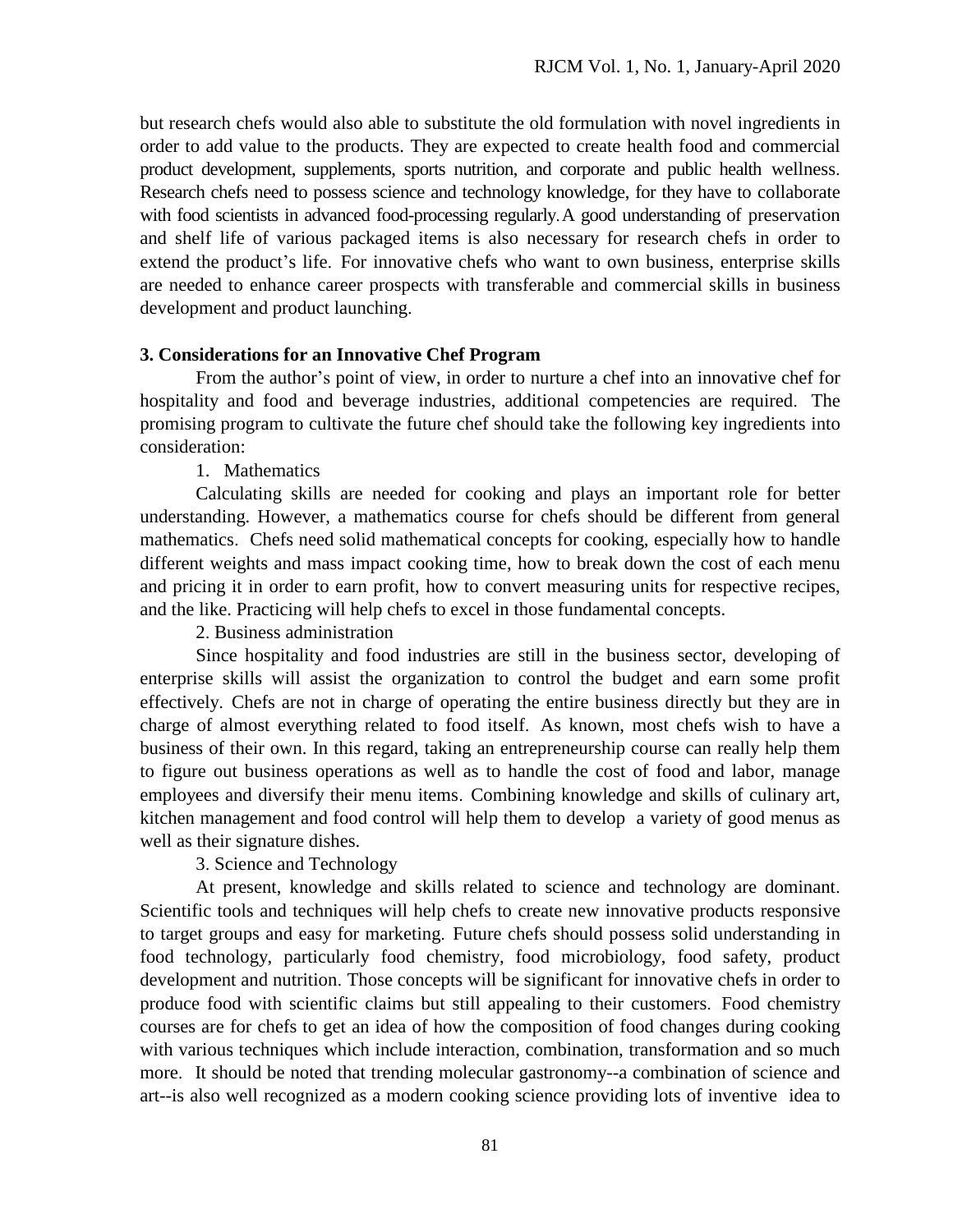chefs. Sciences will also help chefs to understand the impact of nutrition on health and related diseases. Chefs should know how to screen and identify people who are well-nourished or malnourished by using *anthropometric assessments* together with *nutritional assessment of diet*. With such knowledge, innovation could be in reality for chefs--after investigating the effect of macronutrients and micronutrients on human health and diseases--to create current diet trends, such as low sodium recipes, gluten free recipes, hi-fiber recipes, lactose free recipes, flexitarian, ketogenic, veganism, and 3D food printing technology, to name but the major ones.

4. Food Presentation.

From the literature, it has been proved that the sense of sight stimulates the appetite (Spence et al., 2010; Passamonti et al., 2009). Customers in the restaurant will experience their food through their vision and olfactory nerves before tasting. The most delicious meal without satisfactory scent and plate decoration may not provide customers with full appreciation. Therefore, basic understanding of art and food aesthetics is an essential element for a magnificent chef. Food aesthetics is an art of food plating that includes a number of techniques like how to effectively layer sauces, understanding the appropriate height and width of plate and food styling, and how to splash colors to enhance food presentation. The importance of the aesthetics of food is that it affects people׳s overall preferences by visual composition of food on the plate, and impact on the consumption experience. The food aesthetics experiment at the Science Museum in London, clearly demonstrated that people prefer balanced to unbalanced plate presentations of exactly the same ingredients for overall compositions (Velascoa et al., 2016).

## **4. Conclusion**

The author has shown in this brief writing the new demands on professional chefs. Chefs are expected to be able to research into the menus they have created in terms of scientific knowledge in biochemistry and nutrition. Of course, an academic degree in culinary art and technology could serve as a good platform for those who wish to enter the world of chefs and excel in their career as research/ innovative chefs as well as creative entrepreneurs. Still, successful chefs need sharp senses for food, sustainability in professional self-development including language communication skills, and certainly without doubt, their ethical standards.

# **5. The Author**

 Kamlai Laohaphatanalert, Ph.D. is Associate Director for Academic Affairs, Research and Academic Services, and Chair of the B. Tech. Program in Culinary Entrepreneurship Innovation at Rattanakosin International College of Creative Entrepreneurship (RICE), Rajamangala University of Technology Rattanakosin (RMUTR), Thailand. Her expertise and research work are in the areas of biotechnology, carbohydrate chemistry and nutrition, and her recent publications in international journals report findings in banana flour experiments in food production.